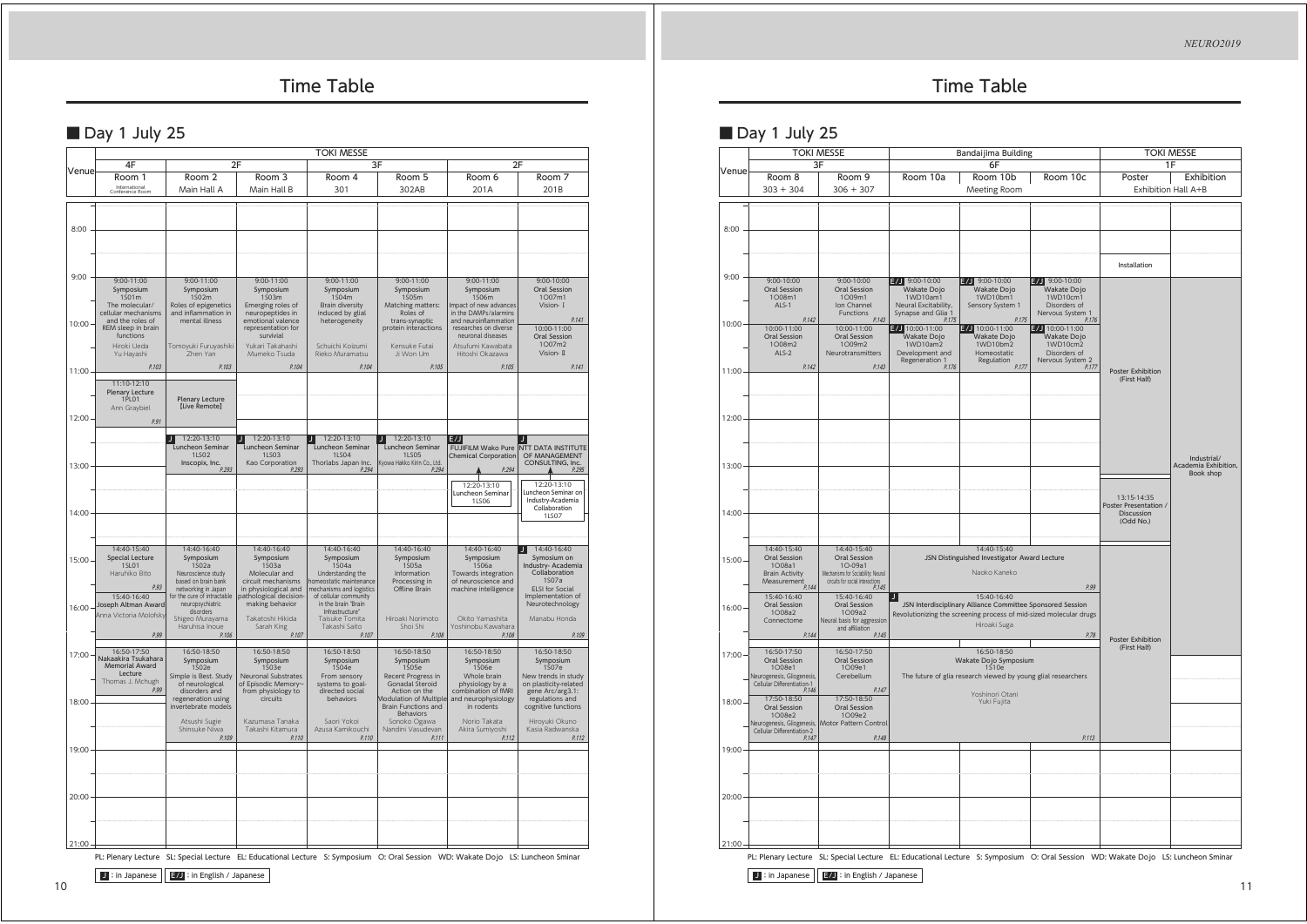*NEURO2019*

# Time Table

## ■ Day 2 July 26

|           | <b>TOKI MESSE</b>                              |                                            |                                                 |                                                                                                                                  |                                      |                                      |                                   |  |
|-----------|------------------------------------------------|--------------------------------------------|-------------------------------------------------|----------------------------------------------------------------------------------------------------------------------------------|--------------------------------------|--------------------------------------|-----------------------------------|--|
| Venue     | 4F                                             | 2F                                         |                                                 |                                                                                                                                  | 3F                                   |                                      | 2F                                |  |
|           | Room 1                                         | Room 2                                     | Room 3                                          | Room 4                                                                                                                           | Room 5                               | Room 6                               | Room 7                            |  |
|           | International<br>Conference Room               | Main Hall A                                | Main Hall B                                     | 301                                                                                                                              | 302AB                                | 201A                                 | 201B                              |  |
|           |                                                |                                            |                                                 | 7:35-8:25                                                                                                                        | 7:35-8:25                            | 7:35-8:25                            | 7:35-8:25                         |  |
|           |                                                |                                            |                                                 | <b>Educational Lecture</b>                                                                                                       | <b>Educational Lecture</b>           | <b>Educational Lecture</b>           | <b>Educational Lecture</b>        |  |
| 8:00      |                                                |                                            |                                                 | 2EL04m<br>Akiko Hayashi- Takagi                                                                                                  | 2EL05m<br>Masaki Isoda               | 2EL06m<br>Mototsugu Eiraku           | 2EL07m<br>Saori C Tanaka-Kawawaki |  |
|           |                                                |                                            |                                                 | P.94                                                                                                                             | P.94                                 | P.94                                 | P.94                              |  |
|           | 8:30-10:30<br>J<br>The Annual Meeting          | 8:30-10:30<br>ISN/JSN Joint                | 8:30-10:30<br>Symposium                         | 8:30-10:30<br>Symposium                                                                                                          | 8:30-10:30<br>Symposium              | 8:30-10:30<br>Symposium              | 8:30-9:30<br>Oral Session         |  |
| 9:00      | Organized Symposium                            | Symposium                                  | 2S03m                                           | 2504m                                                                                                                            | 2S05m                                | 2S06m                                | 2007m1                            |  |
|           | 2501m<br>Breakthroughs to be                   | 2S02m<br>The Addicted brain-               | Being Adaptive:<br>The Role of                  | <b>Singularity Brain Science</b><br>toward discovery of                                                                          | The dawn of<br>data- and model-      | Neurobiology<br>of emotional         | Biological rhythm                 |  |
|           | made for the next<br><b>Brain Science</b>      | From substance abuse<br>to gambling and    | Metacognition<br>in Learning                    | singularity in brain<br>system by massive                                                                                        | driven neuroscience                  | communication<br>in rodents          | P.149<br>9:30-10:30               |  |
|           | Hitoshi Okamoto                                | gaming disorders                           | and Guiding Behavior                            | trans-scale imaging -                                                                                                            |                                      |                                      | Oral Session<br>2007m2            |  |
| 10:00     | Hiroyuki Nawa<br>Teruhiro Okuyama              | Akio Wanaka<br>Andrew J Lawrence           | Aurelio Cortese<br>Mahiko Konishi               | Hiroko Bannai<br>Takeharu Nagai                                                                                                  | Kotaro Kimura Junichi<br>Nakai       | Yasushi Kiyokawa<br>Julen Hernandez- | Neuroendcrine System              |  |
|           | P.114                                          | P.114                                      | P.115                                           | P.115                                                                                                                            | P.116                                | Lallement<br>P <sub>117</sub>        | P.149                             |  |
|           |                                                |                                            |                                                 |                                                                                                                                  |                                      |                                      |                                   |  |
| 11:00     | 11:00-12:10                                    |                                            |                                                 |                                                                                                                                  |                                      |                                      |                                   |  |
|           | JSN Members'                                   | 12:00-12:50<br>Luncheon Seminar            | 12:00-12:50<br>Lunch Time                       |                                                                                                                                  | 12:00-12:50<br>Luncheon Seminar      | 12:00-12:50<br>Lunch Time            |                                   |  |
|           | <b>General Business</b>                        | 2LS02                                      | Mini-Symposium                                  |                                                                                                                                  | 2LS05                                | Mini-Symposium                       |                                   |  |
|           | Meeting                                        |                                            | 2LMS03                                          |                                                                                                                                  |                                      | 2LMS06                               |                                   |  |
| 12:00     | 12:10-12:50                                    | NARISHIGE                                  | AsCNP/JSNP/                                     | 12:00-12:50<br>J.                                                                                                                | Cold Spring Harbor                   | Japan-U.S. Brain                     |                                   |  |
|           | (JSN) Council Meeting                          | <b>SCIENTIFIC</b>                          | <b>JSCNP 2019</b>                               | Luncheon Seminar<br>2LSO4<br>NIKON INSTECH CO., LTD                                                                              | Asia                                 | Research Cooperative                 |                                   |  |
|           |                                                | INSTRUMENT LAB.<br>P.295                   | P.299                                           | P.296                                                                                                                            | P.296                                | Program (BRCP)<br>P.299              |                                   |  |
| 13:00     | 13:00-14:00                                    |                                            |                                                 |                                                                                                                                  |                                      |                                      |                                   |  |
|           | <b>Plenary Lecture</b>                         |                                            |                                                 |                                                                                                                                  |                                      |                                      |                                   |  |
|           | 2PL01<br>Stephen M.                            | <b>Plenary Lecture</b><br>[Live Remote]    |                                                 |                                                                                                                                  |                                      |                                      |                                   |  |
|           | Strittmatter<br>P.91                           |                                            |                                                 |                                                                                                                                  |                                      |                                      |                                   |  |
| 14:00     | 14:00-15:00<br>Plenary Lecture                 |                                            |                                                 |                                                                                                                                  | 15:10-15:50<br>(JNS) Awards Ceremony |                                      |                                   |  |
|           | <b>2PL02</b>                                   | Plenary Lecture<br>[Live Remote]           | JNS Young Investigator Award                    | Toshihiko Tokizane Memorial Award for Excellent Graduate Study in Neuroscience                                                   |                                      |                                      |                                   |  |
|           | Andreas Lüthi                                  |                                            |                                                 | Toshihiko Tokizane Memorial Award                                                                                                |                                      |                                      |                                   |  |
| 15:00     | P.91                                           |                                            |                                                 |                                                                                                                                  |                                      |                                      |                                   |  |
|           | 15:10-15:50<br>$\blacktriangle$<br>(JNS) Award | 15:10-17:10<br>The Annual Meeting          | 15:10-17:10<br>Symposium                        | 15:10-17:10<br>Symposium                                                                                                         | 15:10-17:10<br>Symposium Organized   | 15:10-17:10<br>Symposium             | 15:10-17:10<br>Symposium          |  |
|           | Ceremony<br>P.70                               | Organized Symposium                        | 2503a                                           | 2504a                                                                                                                            | by the Recipient of                  | 2506a                                | 2507a                             |  |
| 16:00     | 15:50-16:50                                    | 2S02a<br>Towards                           | <b>Bridging emotion</b><br>and decision making: | Brain network<br>dysfunction in                                                                                                  | the 5th JSN<br>Distinguished         | Voltage imaging:<br>What's New?      | A new era of<br>neuroscience      |  |
|           | Toshihiko Tokizane<br><b>Memorial Award</b>    | understanding<br>how objects are           | a view through<br>neural circuits               | Alzheimer's disease:<br>a new potential                                                                                          | 2505a<br>New trends in               |                                      | with zebrafish                    |  |
|           | Lecture<br>Yasunori Hayashi                    | perceived in our brain<br>Hidehiko Komatsu | Joshua Patrick                                  | target for future therapy<br>Kei Igarashi Abid                                                                                   | neruoimmunology<br>Takashi Shichita  | Bernd Kuhn Takashi                   | Koichi Kawakami                   |  |
|           | P.70                                           | Isao Hasegawa                              | Johansen                                        | Hussaini                                                                                                                         | Kazuhiro Suzuki                      | Tominaga                             | Masahiko Hibi                     |  |
| 17:00     | 16:55-17:25                                    | P.117                                      | P.118                                           | P.118                                                                                                                            | P.119                                | P.119                                | P.120                             |  |
|           | P.78                                           | 16:55-17:25                                |                                                 |                                                                                                                                  |                                      |                                      |                                   |  |
|           | 17:30-18:30<br><b>Brain Prize Lecture</b>      | Dr. Masao Ito<br>Memorial Ceremony         |                                                 |                                                                                                                                  |                                      |                                      |                                   |  |
| $18:00 -$ | 2BPL01                                         |                                            |                                                 |                                                                                                                                  |                                      |                                      |                                   |  |
|           | György Buzsáki<br>P.92                         |                                            |                                                 |                                                                                                                                  |                                      |                                      |                                   |  |
|           |                                                |                                            |                                                 |                                                                                                                                  |                                      |                                      |                                   |  |
| 19:00     |                                                |                                            |                                                 |                                                                                                                                  |                                      |                                      |                                   |  |
|           |                                                |                                            |                                                 |                                                                                                                                  |                                      |                                      |                                   |  |
|           |                                                |                                            |                                                 |                                                                                                                                  |                                      |                                      |                                   |  |
|           |                                                |                                            |                                                 |                                                                                                                                  |                                      |                                      |                                   |  |
| 20:00     |                                                |                                            |                                                 |                                                                                                                                  |                                      |                                      |                                   |  |
|           |                                                |                                            |                                                 |                                                                                                                                  |                                      |                                      |                                   |  |
|           |                                                |                                            |                                                 |                                                                                                                                  |                                      |                                      |                                   |  |
| 21:00     |                                                |                                            |                                                 |                                                                                                                                  |                                      |                                      |                                   |  |
|           |                                                |                                            |                                                 | PL: Plenary Lecture SL: Special Lecture EL: Educational Lecture S: Symposium O: Oral Session WD: Wakate Dojo LS: Luncheon Sminar |                                      |                                      |                                   |  |
|           | LMS: Lunch Time Mini-Symposium                 |                                            |                                                 |                                                                                                                                  |                                      |                                      |                                   |  |

#### J :in Japanese E/J :in English / Japanese

12

# Time Table

# ■ Day 2 July 26

|       | <b>TOKI MESSE</b><br>3F                                                                                |                                                                                               | Bandaijima Building<br>6F                                                                         |                                                                                                               |                                                                                          | <b>TOKI MESSE</b><br>1F                                          |                                   |
|-------|--------------------------------------------------------------------------------------------------------|-----------------------------------------------------------------------------------------------|---------------------------------------------------------------------------------------------------|---------------------------------------------------------------------------------------------------------------|------------------------------------------------------------------------------------------|------------------------------------------------------------------|-----------------------------------|
| Venue | Room 8                                                                                                 | Room 9                                                                                        | Room 10a                                                                                          | Room 10b                                                                                                      | Room 10c                                                                                 | Poster                                                           | Exhibition                        |
|       | $303 + 304$                                                                                            | $306 + 307$                                                                                   |                                                                                                   | Meeting Room                                                                                                  |                                                                                          | Exhibition Hall A+B                                              |                                   |
|       |                                                                                                        |                                                                                               |                                                                                                   |                                                                                                               |                                                                                          |                                                                  |                                   |
| 8:00  |                                                                                                        |                                                                                               |                                                                                                   |                                                                                                               |                                                                                          |                                                                  |                                   |
|       |                                                                                                        |                                                                                               |                                                                                                   |                                                                                                               |                                                                                          |                                                                  |                                   |
| 9:00  | 8:30-9:30<br><b>Oral Session</b><br>2008m1<br>Neural mechanisms for<br>anxiety and depression<br>P.150 | 8:30-9:30<br>Oral Session<br>2009m1<br>Synapse Formation,<br>Maturation, Maintenance<br>P.151 | $E/J$ 8:30-9:30<br>Wakate Dojo<br>2WD10am1<br>Neural Excitability.<br>Synapse and Glia 2<br>P.178 | 8:30-9:30<br>E/JI<br>Wakate Dojo<br>2WD10bm1<br>Disorders of<br>Nervous System 3<br>P.178                     | $E/J$ 8:30-9:30<br>Wakate Dojo<br>2WD10cm1<br>New Technologies<br>P.179                  | Poster Exhibition                                                |                                   |
| 10:00 | 9:30-10:30<br>Oral Session<br>2008m2<br>Language and<br>Communication<br>P.150                         | 9:30-10:30<br>Oral Session<br>2009m2<br>Spine regulation<br>P.151                             | $E/J$ 9:30-10:30<br>Wakate Dojo<br>2WD10am2<br>Development and<br>Regeneration 2<br>P.179         | $E/J$ 9:30-10:30<br>Wakate Dojo<br>2WD10bm2<br>Neural Excitability.<br>Synapse and Glia <sup>3</sup><br>P.180 | $E/J$ 9:30-10:30<br>Wakate Dojo<br>2WD10cm2<br>Disorders of<br>Nervous System 4<br>P.180 | (First Half)                                                     |                                   |
|       |                                                                                                        |                                                                                               |                                                                                                   |                                                                                                               |                                                                                          |                                                                  |                                   |
| 11:00 |                                                                                                        |                                                                                               |                                                                                                   |                                                                                                               |                                                                                          | 10:35-11:55<br>Poster Presentation /<br>Discussion<br>(Even No.) |                                   |
| 12:00 |                                                                                                        |                                                                                               |                                                                                                   |                                                                                                               |                                                                                          | Removal                                                          |                                   |
|       |                                                                                                        |                                                                                               |                                                                                                   |                                                                                                               |                                                                                          | Installation                                                     |                                   |
| 13:00 |                                                                                                        |                                                                                               |                                                                                                   |                                                                                                               |                                                                                          |                                                                  |                                   |
|       |                                                                                                        |                                                                                               |                                                                                                   |                                                                                                               |                                                                                          |                                                                  | Industrial/                       |
| 14:00 |                                                                                                        |                                                                                               |                                                                                                   |                                                                                                               |                                                                                          |                                                                  | Academia Exhibition,<br>Book shop |
|       |                                                                                                        |                                                                                               |                                                                                                   |                                                                                                               |                                                                                          |                                                                  |                                   |
| 15:00 |                                                                                                        |                                                                                               |                                                                                                   |                                                                                                               |                                                                                          | <b>Poster Exhibition</b>                                         |                                   |
|       | 15:10-16:10<br>Oral Session<br>2008a1<br>Psychiatric Disorders:                                        | 15:10-16:10<br>Oral Session<br>2009a1<br>Glia                                                 | $7/15:10-16:10$<br>.<br>Wakate Dojo<br>2WD10aa1<br>Development and                                | $7J$ 15:10-16:10<br>.<br>Wakate Dojo<br>2WD10ba1<br>Neural Excitability.                                      | E/J 15:10-16:10<br>Wakate Dojo<br>2WD10ca1<br>Emotion, Motivation,                       | (Latter Half)                                                    |                                   |
| 16:00 | Neural Circuit<br>P.152<br>16:10-17:10<br>Oral Session<br>2008a2                                       | P.153<br>16:10-17:10<br>Oral Session<br>2009a2                                                | Regeneration 3<br>P.181<br>E/J 16:10-17:10<br>Wakate Dojo 6<br>2WD10aa2                           | Synapse and Glia <sup>4</sup><br>P.181<br>$E/J$ 16:10-17:10<br>Wakate Dojo<br>2WD10ba2                        | Learning, Consciousness 1<br>P.182<br>$E/J$ 16:10-17:10<br>Wakate Dojo<br>2WD10ca2       |                                                                  |                                   |
| 17:00 | <b>Disorders</b><br>P.152                                                                              | Neurodevelopmental Axon and glia in Health<br>and disease<br>P.153                            | Development and<br>Regeneration 4<br>P.182                                                        | Emotion, Motivation,<br>Learning, Consciousness 2<br>P.183                                                    | Disorders of<br>Nervous System 5<br>P.183                                                |                                                                  |                                   |
|       |                                                                                                        |                                                                                               |                                                                                                   |                                                                                                               |                                                                                          | 17:15-18:35                                                      |                                   |
| 18:00 |                                                                                                        |                                                                                               |                                                                                                   |                                                                                                               |                                                                                          | Poster Presentation /<br>Discussion                              |                                   |
|       |                                                                                                        |                                                                                               |                                                                                                   |                                                                                                               |                                                                                          | (Odd No.)                                                        |                                   |
| 19:00 |                                                                                                        |                                                                                               |                                                                                                   |                                                                                                               | 18:40-19:10<br>JNS Members'<br><b>General Business</b>                                   | 18:40-19:10                                                      |                                   |
|       |                                                                                                        |                                                                                               |                                                                                                   |                                                                                                               | Meeting                                                                                  |                                                                  |                                   |
|       |                                                                                                        |                                                                                               |                                                                                                   |                                                                                                               |                                                                                          | 19:10-21:00                                                      |                                   |
| 20:00 |                                                                                                        |                                                                                               |                                                                                                   |                                                                                                               |                                                                                          | Reception                                                        |                                   |
|       |                                                                                                        |                                                                                               |                                                                                                   |                                                                                                               |                                                                                          |                                                                  |                                   |
| 21:00 |                                                                                                        |                                                                                               |                                                                                                   |                                                                                                               |                                                                                          |                                                                  |                                   |

Poral Lecture S: Symposium O: Oral Session WD: Wakate Dojo LS: Luncheon Sminar LMS: Lunch Time Mini-Symposium

J: in Japanese || E/J: in English / Japanese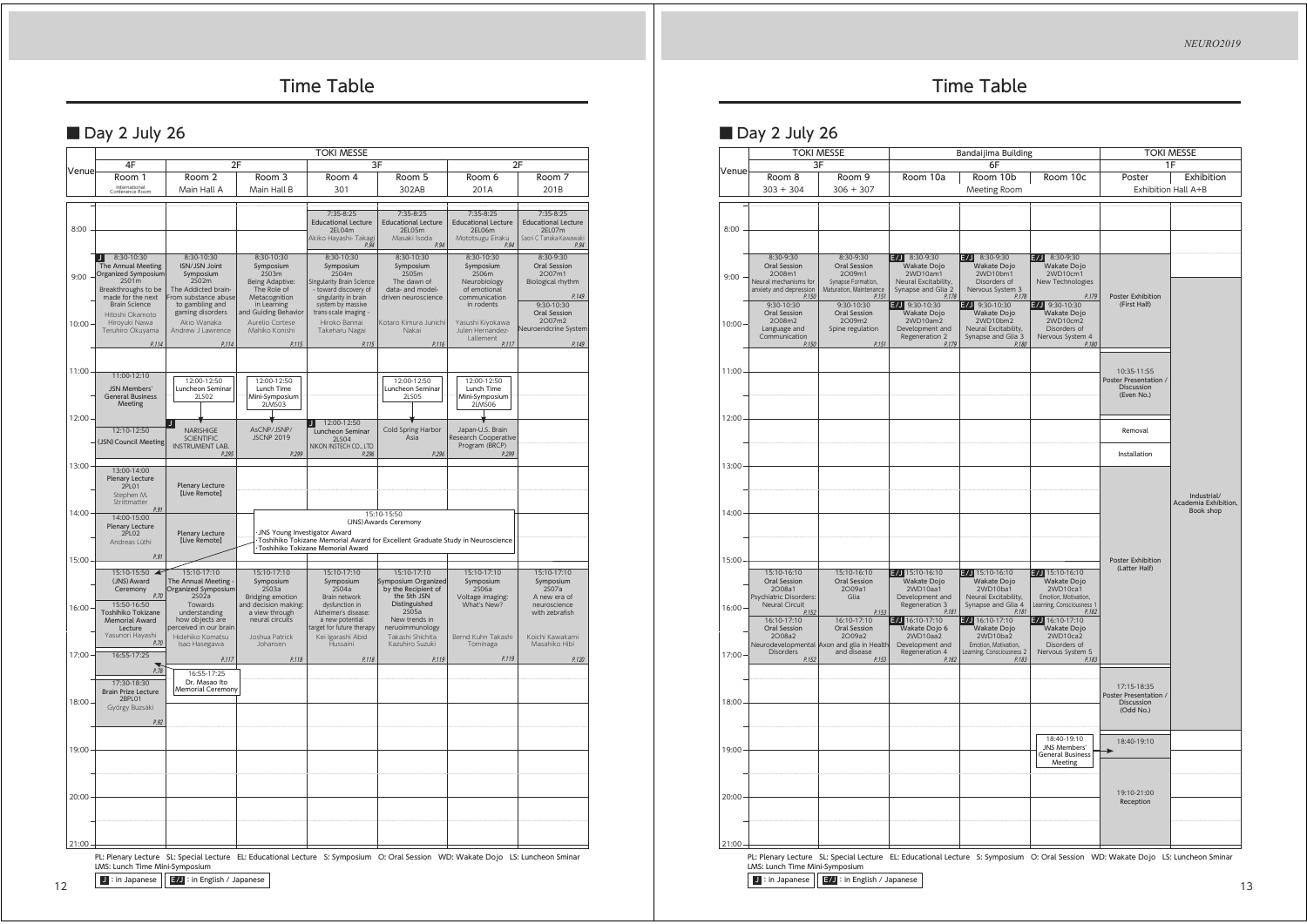## Time Table

## ■ Day 3 July 27

|       | <b>TOKI MESSE</b>                                                                                                                                   |                                                                                                                                   |                                                                                                                              |                                                                                                                                                                        |                                                                                                                                                        |                                                                                                                                                              |                                                                                                                                |  |
|-------|-----------------------------------------------------------------------------------------------------------------------------------------------------|-----------------------------------------------------------------------------------------------------------------------------------|------------------------------------------------------------------------------------------------------------------------------|------------------------------------------------------------------------------------------------------------------------------------------------------------------------|--------------------------------------------------------------------------------------------------------------------------------------------------------|--------------------------------------------------------------------------------------------------------------------------------------------------------------|--------------------------------------------------------------------------------------------------------------------------------|--|
| Venue | 4F<br>2F                                                                                                                                            |                                                                                                                                   |                                                                                                                              |                                                                                                                                                                        | 3F                                                                                                                                                     | 2F                                                                                                                                                           |                                                                                                                                |  |
|       | Room 1<br>International<br>Conference Room                                                                                                          | Room 2<br>Main Hall A                                                                                                             | Room 3<br>Main Hall B                                                                                                        | Room 4<br>301                                                                                                                                                          | Room 5<br>302AB                                                                                                                                        | Room 6<br>201A                                                                                                                                               | Room 7<br>201B                                                                                                                 |  |
|       |                                                                                                                                                     |                                                                                                                                   |                                                                                                                              |                                                                                                                                                                        |                                                                                                                                                        |                                                                                                                                                              |                                                                                                                                |  |
| 8:00  |                                                                                                                                                     |                                                                                                                                   |                                                                                                                              | 7:50-8:40<br><b>Educational Lecture</b><br>3EL04m<br>Takeshi Imai<br>P.95                                                                                              | 7:50-8:40<br><b>Educational Lecture</b><br>3EL05m<br>roko Yazaki- Sugiyama<br>P.95                                                                     | 7:50-8:40<br><b>Educational Lecture</b><br>3EL06m<br>Takaki Miyata<br>P.95                                                                                   | 7:50-8:40<br><b>Educational Lecture</b><br>3EL07m<br>Takuya Isomura<br>P.95                                                    |  |
| 9:00  | 8:45-10:45<br>Symposium<br>3S01m<br>Exploring the origin of<br>brain and central nervous<br>system through monitoring<br>the neural activity of the | 8:45-10:45<br>Symposium<br>3502m<br>Dissecting neural<br>circuit basis of<br>depression and<br>bipolar disorder                   | 8:45-10:45<br>Symposium<br>3503m<br><b>Linking Neural</b><br>Circuits and<br>Function to<br>Behaviour                        | 8:45-10:45<br>Symposium<br>3504m<br>New modes of<br>neuronal translation<br>regulation in health<br>and disease                                                        | 8:45-10:45<br>Symposium<br>3S05m<br>Brain-state<br>dynamics underlying<br>consciousness and                                                            | 8:45-10:45<br>Symposium<br>3S06m<br>Neuro-Immune Crosstalk:<br>Its role in the<br>pathogenesis and<br>perspectives for novel                                 | 8:45-9:45<br>Oral Session<br>3007m1<br>Neuroinformatics and<br>large-scale simulations<br>P.155<br>$9:45-10:45$                |  |
| 10:00 | whole animal<br>Yuichi lino<br>Rafael Yuste                                                                                                         | Tadafumi Kato<br>Hidenori Aizawa                                                                                                  | Roger Marek<br>Angelo Tedoldi                                                                                                | Motomasa Tanaka<br>Aaron Gitler                                                                                                                                        | cognition<br>Sakiko Honjoh<br>Akihiro Yamanaka                                                                                                         | therapies<br>Makoto Urushitani<br>Takashi Yamamura                                                                                                           | Oral Session<br>3007m2<br>Neural network models                                                                                |  |
|       | P.121<br>10:50-11:50                                                                                                                                | P.121                                                                                                                             | P.122                                                                                                                        | P.122                                                                                                                                                                  | P.123                                                                                                                                                  | P.123                                                                                                                                                        | Neural Hechond<br>and artificial intelligence                                                                                  |  |
| 11:00 | <b>Plenary Lecture</b><br>3PL01<br>Karl Friston                                                                                                     | <b>Plenary Lecture</b><br><b>ILive Remotel</b>                                                                                    |                                                                                                                              |                                                                                                                                                                        |                                                                                                                                                        |                                                                                                                                                              |                                                                                                                                |  |
| 12:00 | P.91                                                                                                                                                |                                                                                                                                   |                                                                                                                              |                                                                                                                                                                        |                                                                                                                                                        |                                                                                                                                                              |                                                                                                                                |  |
|       |                                                                                                                                                     |                                                                                                                                   |                                                                                                                              | 12:00-12:50<br>IJ<br>Diversity Committee<br>Panel Discussion:<br><b>Promoting Diversity</b><br>P.74                                                                    | 12:00-12:50<br>IJ<br>Luncheon Seminar<br>3LS05<br>AbbVie GK<br>P.296                                                                                   |                                                                                                                                                              |                                                                                                                                |  |
| 13:00 |                                                                                                                                                     |                                                                                                                                   |                                                                                                                              |                                                                                                                                                                        |                                                                                                                                                        |                                                                                                                                                              |                                                                                                                                |  |
| 14:00 |                                                                                                                                                     |                                                                                                                                   |                                                                                                                              |                                                                                                                                                                        |                                                                                                                                                        |                                                                                                                                                              |                                                                                                                                |  |
| 15:00 | 14:20-15:20<br>Special Lecture<br>35101<br>Keiji Tanaka<br>P.93<br>15:20-16:20                                                                      | 14:20-16:20<br>Symposium<br>3502a<br>Neuroinflammation<br>and the Blood Brain<br>Interface: New<br>findings in brain<br>pathology | 14:20-16:20<br>Symposium<br>3503a<br>Novel circuits for<br>the control of<br>emotion linked<br>with psychiatric<br>disorders | 14:20-16:20<br>Symposium<br>3504a<br>Non-linguistic bases of<br>language and its acquisition:<br>Music, Mathematics,<br>Executive Function,<br>Information Technology, | 14:20-16:20<br>Symposium<br>3\$05a<br>Molecular<br>mechanisms for<br>making species-<br>specific neuronal<br>circuits                                  | 14:20-16:20<br>Symposium<br>3506a<br>Retinal plasticity<br>over time scales:<br>Hibernation, circuit<br>reorganization, and<br>synaptic modulation           | 14:20-15:20<br><b>Educational Lecture</b><br>3EL07a-1<br>Motomasa Tanaka<br>P.96<br>15:20-16:20                                |  |
| 16:00 | Special Lecture<br>3SL02<br>Masashi Yanagisawa<br>P.93                                                                                              | Atsuyoshi Shimada<br>Keith W. Kelley<br>P.124                                                                                     | Satoshi Kida<br>Mazen Kheirbek<br>P.124                                                                                      | and Social Cognition<br>Motoaki Sugiura<br>Adam Tiernev<br>P.125                                                                                                       | Tadashi Nomura<br>Chiaki Ohtaka-<br>Maruyama<br>P.125                                                                                                  | Chieko Koike<br><b>Steve DeVries</b><br>P.126                                                                                                                | <b>Educational Lecture</b><br>3EL07a-2<br>Yukio Nishimura<br>P.96                                                              |  |
| 17:00 | 16:30-18:30<br>Elsevier/NSR<br>Symposium<br>3501e<br>Brain-gut axis:<br>the cutting edge                                                            | 16:30-18:30<br>Symposium<br>3\$02e<br>New understanding<br>of functions of basal<br>ganglia in health<br>and disease              | 16:30-18:30<br>Symposium<br>3503e<br>The neurobiology<br>of dynamic innate<br>social behaviors                               | 16:30-18:30<br>Symposium<br>3504e<br>Super crosstalk of<br>metabolism and<br>information<br>processing                                                                 | 16:30-18:30<br>Symposium<br>3505e<br>Interpretation of human<br>brain mechanisms and<br>drug discovery using<br>leading-edge stem cell<br>technologies | 16:30-18:30<br>Symposium<br>3506e<br>Technological advances<br>of ultra-high field MRI<br>in Neuroscience and<br>the future direction<br>of laminar/columnar | 16:30-17:30<br><b>Educational Lecture</b><br>3EL07e-1<br>Hidenori Yamasue<br>P.96<br>17:30-18:30<br><b>Educational Lecture</b> |  |
| 18:00 | Takefumi Kikusui<br>Shelly A. Buffington                                                                                                            | Toshikuni Sasaoka<br>Atsushi Nambu                                                                                                | Takashi Yamaguchi<br>Aki Takahashi                                                                                           | Ko Matsui<br>Adam Tierney                                                                                                                                              | Mitsuru Ishikawa<br>Yu-Wen Alvin Huang                                                                                                                 | functional MRI<br>Jiajia Yang<br>Laurentius Huber                                                                                                            | 3EL07e-2<br>Izumi Kawauchi                                                                                                     |  |
| 19:00 | P.127                                                                                                                                               | P.127                                                                                                                             | P.128                                                                                                                        | P.128                                                                                                                                                                  | P.129                                                                                                                                                  | P.129                                                                                                                                                        | P.96                                                                                                                           |  |
|       |                                                                                                                                                     |                                                                                                                                   |                                                                                                                              |                                                                                                                                                                        |                                                                                                                                                        |                                                                                                                                                              |                                                                                                                                |  |
| 20:00 |                                                                                                                                                     |                                                                                                                                   |                                                                                                                              |                                                                                                                                                                        |                                                                                                                                                        |                                                                                                                                                              |                                                                                                                                |  |
| 21:00 |                                                                                                                                                     |                                                                                                                                   |                                                                                                                              |                                                                                                                                                                        |                                                                                                                                                        |                                                                                                                                                              |                                                                                                                                |  |

PL: Plenary Lecture SL: Special Lecture EL: Educational Lecture S: Symposium O: Oral Session LS: Luncheon Sminar

**J** : in Japanese

14

## Time Table

### ■ Day 3 July 27

|               |                                                                             | <b>TOKI MESSE</b><br>3F                                                                  | Bandaijima Building<br>6F                                            | <b>TOKI MESSE</b><br>1F              |                                                         |  |
|---------------|-----------------------------------------------------------------------------|------------------------------------------------------------------------------------------|----------------------------------------------------------------------|--------------------------------------|---------------------------------------------------------|--|
| Venue         | Room 8                                                                      | Room 9                                                                                   | Room 10                                                              | Poster                               | Exhibition                                              |  |
|               | $303 + 304$                                                                 | $306 + 307$                                                                              | Meeting Room                                                         |                                      | Exhibition Hall A+B                                     |  |
| 8:00          |                                                                             |                                                                                          |                                                                      |                                      |                                                         |  |
|               |                                                                             |                                                                                          |                                                                      |                                      |                                                         |  |
| 9:00          | 8:45-9:45<br>Oral Session<br>3008m1<br>Brain Ischemia                       | $8:45-9:45$<br>Oral Session<br>3009m1<br>Axon/Dendrite Growth<br>and Circuit Formation-1 | 8:45-9:45<br>Oral Session<br>3O10m1<br>Sensori-motor<br>integration  |                                      |                                                         |  |
| $10:00 \cdot$ | P.156<br>$9:45-10:45$<br>Oral Session<br>3O-08m2<br>Brain Injury            | P.157<br>9:45-10:45<br>Oral Session<br>3O09m2<br>Axon/Dendrite Growth                    | P.158<br>9:45-10:45<br>Oral Session<br>3O10m2<br>Sensory information |                                      |                                                         |  |
| 11:00         | P.156                                                                       | and Circuit Formation-2<br>P.157                                                         | Processing<br>P.158                                                  | Poster Exhibiti on<br>(Latter Half)  |                                                         |  |
| 12:00         |                                                                             |                                                                                          |                                                                      |                                      |                                                         |  |
| $13:00 \cdot$ |                                                                             |                                                                                          |                                                                      | 12:55-14:15<br>Poster Presentation / | Industrial/<br>Academia Exhibition,<br><b>Book shop</b> |  |
| $14:00 \cdot$ |                                                                             |                                                                                          |                                                                      | <b>Discussion</b><br>(Even No.)      |                                                         |  |
| $15:00 -$     | 14:20-15:20<br>Oral Session<br>3008a1<br>Alzheimer's disease-1<br>P.159     | 14:20-15:20<br>Oral Session<br>3O09a1<br>Learning, Memory<br>and Plasticity-1<br>P.160   | 14:20-15:20<br>Oral Session<br>3O10a1<br>Molecular Imaging<br>P.161  | Poster Exhibiti on<br>(Latter Half)  |                                                         |  |
| $16:00 -$     | 15:20-16:20<br>Oral Session<br>3O08a2<br>Alzheimer's disease-2<br>P.159     | 15:20-16:20<br>Oral Session<br>3O09a2<br>Learning, Memory<br>and Plasticity-2<br>P.160   | 15:20-16:20<br>Oral Session<br>3O10a2<br>New Technologies<br>P.161   |                                      |                                                         |  |
| $17:00 -$     | 16:30-17:30<br><b>Oral Session</b><br>3O-08e1<br>Antidepressants            | 16:30-17:30<br><b>Oral Session</b><br>3009e1<br>Synaptogenesis and Activity-             | 16:30-17:30<br>Oral Session<br>3010e1<br>Olfaction                   | Removal                              |                                                         |  |
|               | & Stress<br>P.162<br>17:30-18:30                                            | dependent Development<br>P.163<br>17:30-18:30                                            | P.164<br>17:30-18:30                                                 |                                      |                                                         |  |
| $18:00 -$     | Oral Session<br>3008e2<br>Developmental Disorders:<br>Animal Model<br>P.162 | Oral Session<br>3009e2<br>Aging & Neurodegenerative<br>Diseases<br>P.163                 | Oral Session<br>3O10e2<br>Vision- III<br>P.164                       |                                      |                                                         |  |
| $19:00 -$     |                                                                             |                                                                                          |                                                                      |                                      |                                                         |  |
| $20:00 -$     |                                                                             |                                                                                          |                                                                      |                                      |                                                         |  |
| $21:00 -$     |                                                                             |                                                                                          |                                                                      |                                      |                                                         |  |

PL: Plenary Lecture SL: Special Lecture EL: Educational Lecture S: Symposium O: Oral Session LS: Luncheon Sminar